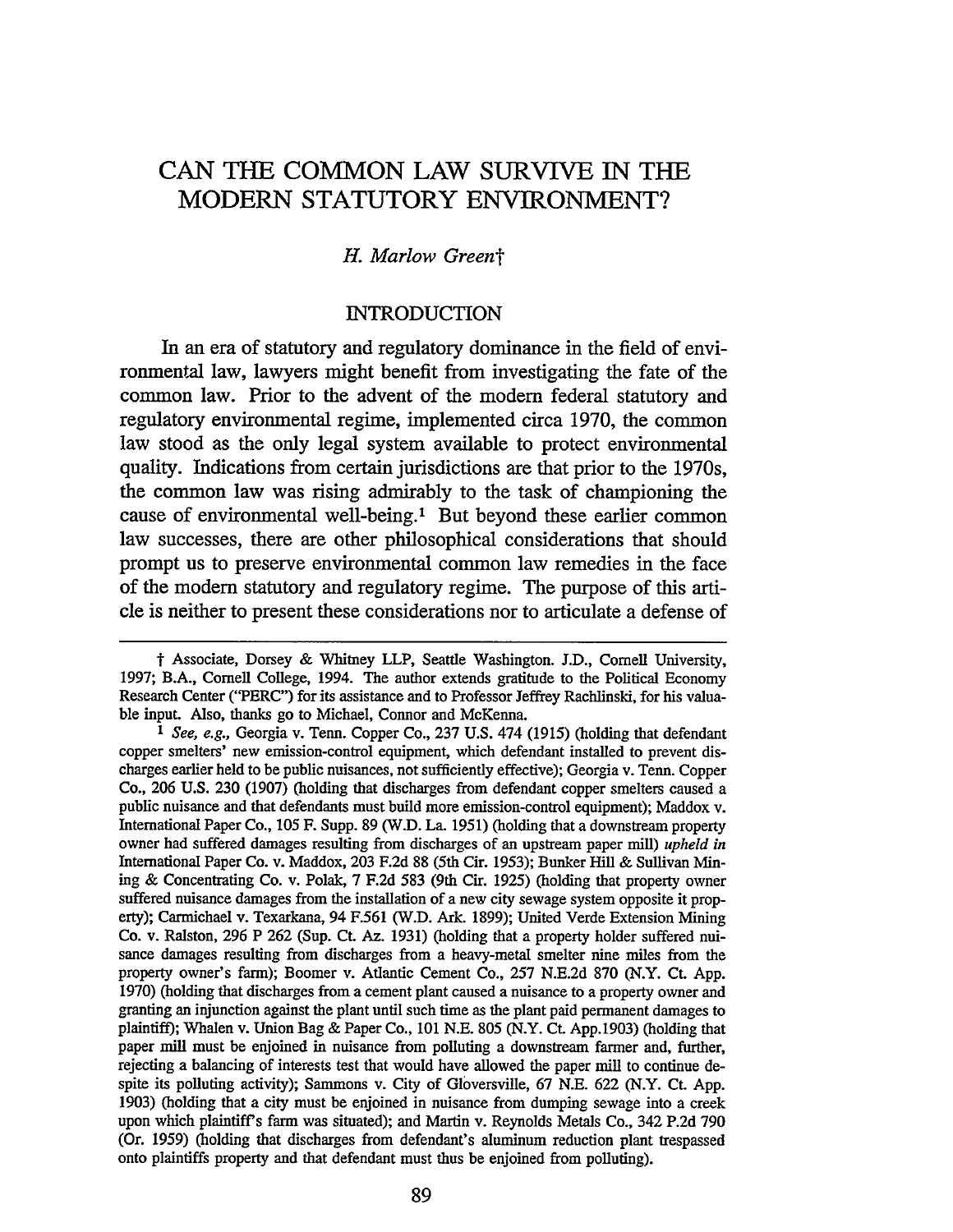the common law. Other sources have set forth these arguments and have described model common law systems that could treat environmental issues.<sup>2</sup> Rather, the purpose of this article is simply to present the results of two empirical studies designed to assess the viability of the common law in the environmental arena and, further, to use this empirical data to speculate as to the future viability of the common law. Toward this end, Part I describes a survey of environmental litigators designed to determine whether, despite conclusions one could reach as a matter of law, the common law remains a viable instrument in the minds of those who would be most apt to use it: environmental litigators. Part II describes a year-by-year survey through the case law on Westlaw. Both studies examine the extent to which the federal statutory system has, in fact, had either a positive or a negative impact on the common law.

Before assessing the de facto impact of the federal environmental statutes on the common law, it is worth discussing the extent to which those statutes have preempted the common law as a matter of law. The federal environmental statutes preserve common law actions. In particular, § 505(e) of the Clean Water Act and §304(e) of the Clean Air Act, also known as the "citizen suits" provisions, state that such suit provisions cannot be read to revoke other remedies provided under "any statute or common law."3 In the process of interpreting the citizen suits provision in the Clean Water Act, the United States Supreme Court has limited plaintiffs who sue for common law relief in interstate pollution cases to using the common law of the state that is the source of the pollution, rather than the common law of the state that is the recipient of the subject pollution.<sup>4</sup>

Given that state common law claims against pollution have not, in general, been preempted by the federal statutes as a matter of law, the question thus becomes whether state common law claims have suffered

<sup>2</sup> *See, e.g.,* H. Marlow Green, *Common Law, Property Rights and the Environment: A Comparative Analysis of Historical Developments in the United States and England and a Model for the Future,* 30 CORNELL INr'L. L.J. 542-44 (1997); Richard A. Epstein, SIMPLE RULES FOR A COMPLEX WORLD 275-305 (1995).

<sup>3</sup> Clean Water Act § 505(e), 33 U.S.C. § 1365(e) (1986); Clean Air Act § 304(e), 42 U.S.C.A. § 7604(e) (1986).

<sup>4</sup> *See, e.g.,* International Paper Co. v. Ouellette, 479 U.S. 481 (1987). It is worth noting that the Supreme Court had dealt with the common law preemption issue prior to *Ouellette.* In *City of Milwaukee v. Illinois* 451 U.S. 304 (1981), another case involving interstate pollution, the Court held that, despite § 505(e) of the Clean Water Act, the Act had nevertheless preempted *federal* common law. As a result of the defendant's discharging sewage in compliance with federal permits granted pursuant to the Clean Water Act, and because the Act had preempted the federal common law, the plaintiffs could not sue for nuisance relief under the federal common law. This *federal* common law, oddly enough, was created by the Supreme Court almost a decade earlier in *Illinois v. Milwaukee,* 406 U.S. 91 (1972), in order to provide the same plaintiff relief from the same pollution at a time prior to the creation of the statutory **raliaf that protected them in 1081**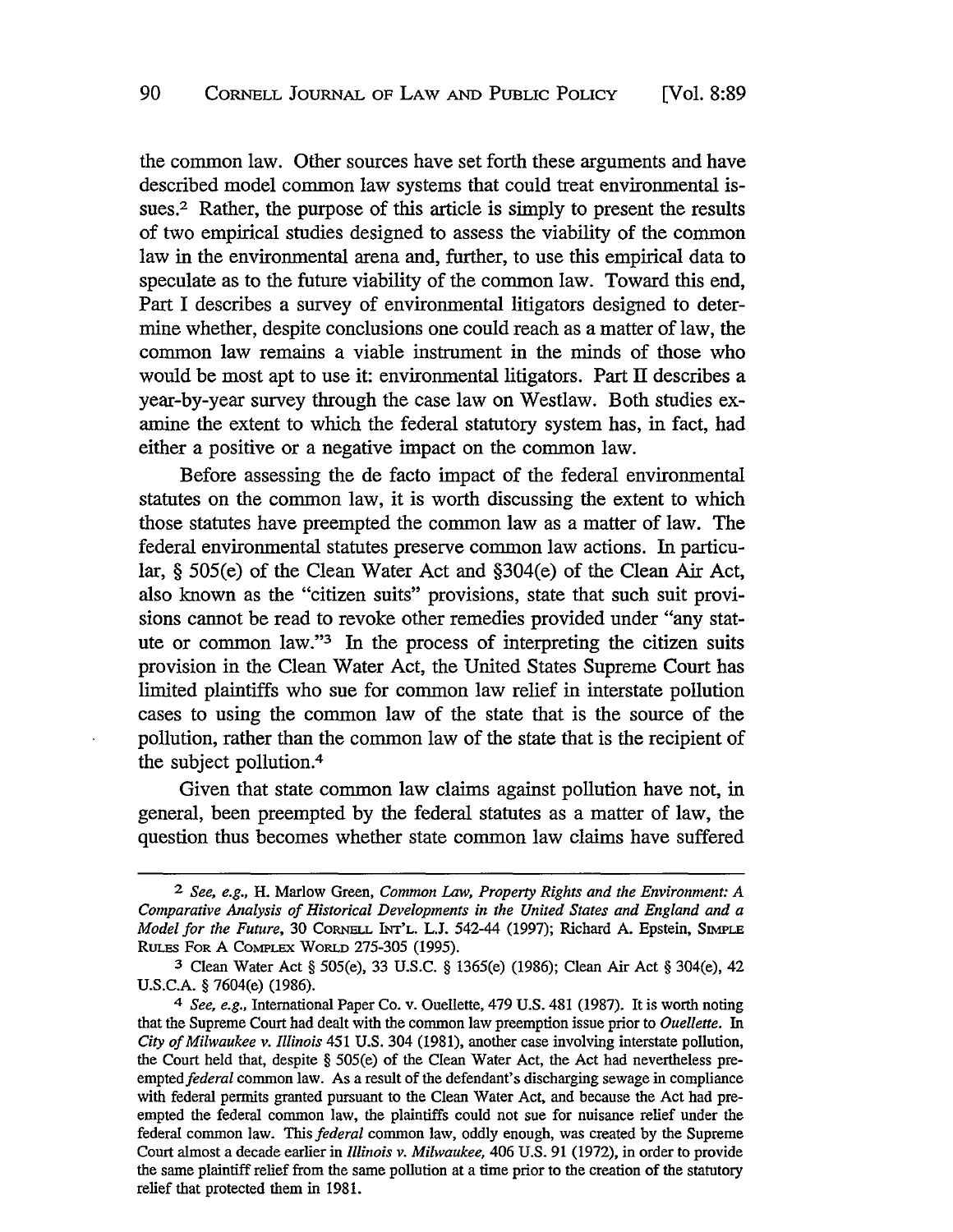## 1998] COMMON LAW 91

de facto preemption at the hand of the federal statutory and regulatory system. To address to this latter question, I conducted the two empirical studies described below.

## I. ENVIRONMENTAL LffiGATORS SURVEY

## A. DESIGN

The survey presented environmental litigators across the nation with a hypothetical pollution scenario that had equally viable solutions under either the common law or the federal statutes. It was my hope that an analysis of the responses would provide insight into the extent to which environmental litigators would use the common law despite, or in addition to, the federal statutes. I designed the survey as follows.

I divided the nation into four geographic regions: East, West, Midwest and South/Southwest. Next, I collected the names of eight to ten law firms from each geographic region from the *Guide to Legal Employ*ers for 1995 produced by the National Association of Law Placement,<sup>5</sup> which listed themselves as having significant environmental practices. After assembling a sample of thirty-eight firms, I proceeded to "coldcall" each firm's environmental department to ask for survey volunteers. Seventeen out of the thirty-eight firms, or approximately forty-seven percent, had individual litigators who were willing to participate in the survey.

The hypothetical situation I presented to each of these litigators involved a factory that owned and operated its own sewage treatment plant that was discharging into a stream. The cattle of a downstream water rights holder (either riparian or appropriative) were being sickened from the treatment plant's discharge. Next, I asked each participant three questions:

1. Assuming the discharger is violating its National Pollution Discharge Elimination System permit ("NPDES")6, and assuming that settlement is not an option, what legal course of action would the participant take (if representing the plaintiff), or with what legal actions would the participant expect to be faced (if representing the defendant)?

2. Assuming the discharger is in compliance with its permit, what legal course of action would the participant take?

3. What is the participant's sense of the viability and vitality of the common law remedies in the participant's environmental law practice?

<sup>5</sup> NAT'L Ass'N FOR LAW PLACEMENT, !Ne., 1996-1996 NATIONAL DIRECTORY OF LEGAL EMPLOYERS (1998).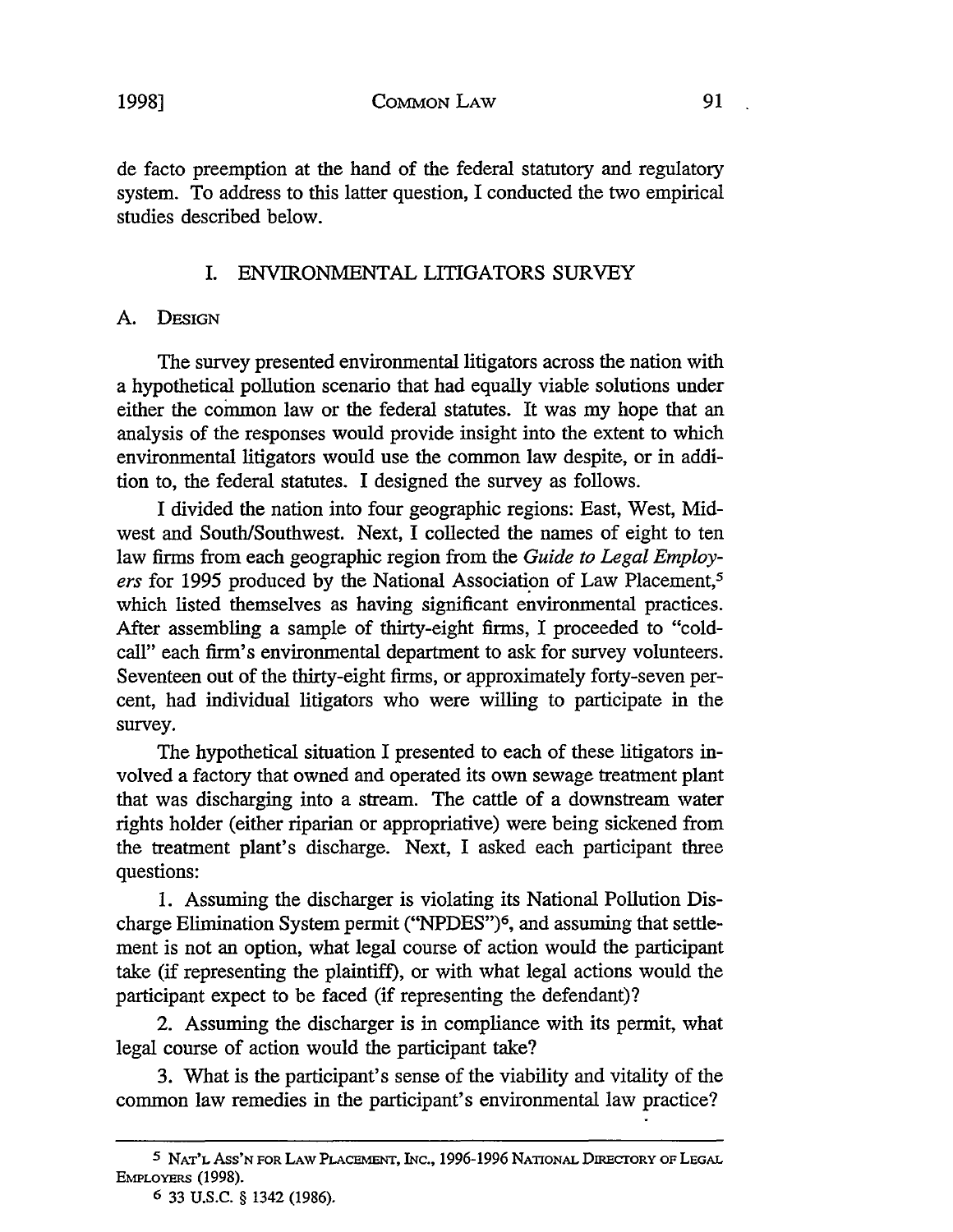#### B. REsULTS

The responses to questions one through three from the seventeen participants are summarized in charts one through three, respectively.

Summarizing the data presented in charts one through three, fifteen of the seventeen participants would have brought, or expected to face, as the case may be, both federal statutory and state common law actions under the scenario where the discharger was in violation of its NPDES permit. One participant indicated that he or she would have only brought a federal statutory claim. Surprisingly, one participant indicated that he or she would have only brought a state common law claim.

Under the scenario where the discharger was in compliance with its NPDES permit, fourteen of the seventeen participants indicated their belief that the state common law claim would have remained viable in their minds despite compliance with the permit. In other words, compliance with the federal permit would not have been a defense, or at least not a complete defense, to a nuisance or trespass claim according to these fourteen participants. Two of the seventeen, however, thought that compliance with a federal permit would have rendered the state common law claim nonviable.

Perhaps most enlightening were the responses to question three, which asked the participants to opine as to the common law's viability in their respective environmental practices. For the sake of convenience, I have categorized these responses into four groups: (1) "Viable Plus," (2) "Viable," (3) "Viable Minus" and (4) "Not Viable."7 The "Viable Plus" category includes responses to the effect that the state common law not only remains viable, it is, in fact quite healthy. The "Viable Minus" category includes responses to the effect that state common law claims are viable, but not necessarily very strong. Respondents in the "Viable Minus" category expressed a general belief that common law claims are "kitchen sink" claims that environmental litigators bring in order to ensure that they have drafted a thorough complaint. Almost every participant thought that state common law claims are viable to varying degrees. Six participants, however, thought that state common law claims are viable, but not necessarily healthy, in comparison to four participants who thought that state common law claims are alive and well in present-day environmental jurisprudence.

<sup>7</sup> Indeed, the participant who provided the single "Not Viable" response did so in the pattern of enthusiastic defense rhetoric, opining that state common law claims were "fri olous."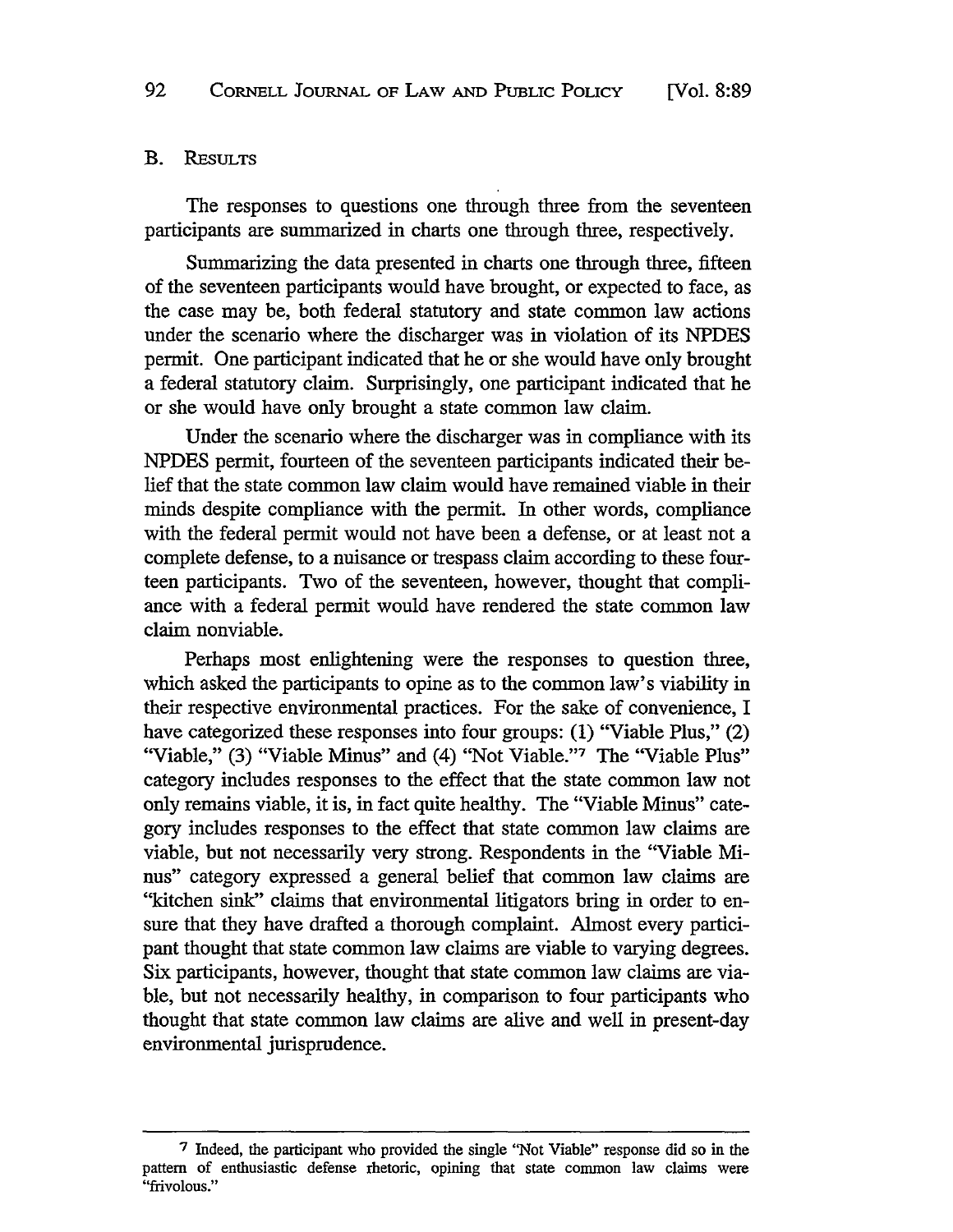CHART 1. SCENARIO WITH POLLUTER IN VIOLATION OF PERMIT: NUMBER OF ATTORNEYS RESPONDING WITH FEDERAL ACTION, COMMON LAW OR BOTH



Each participant is labeled with a letter from the alphabet, A through Q, to provide the reader with a sense of the consistency of responses from individual participants om question to question.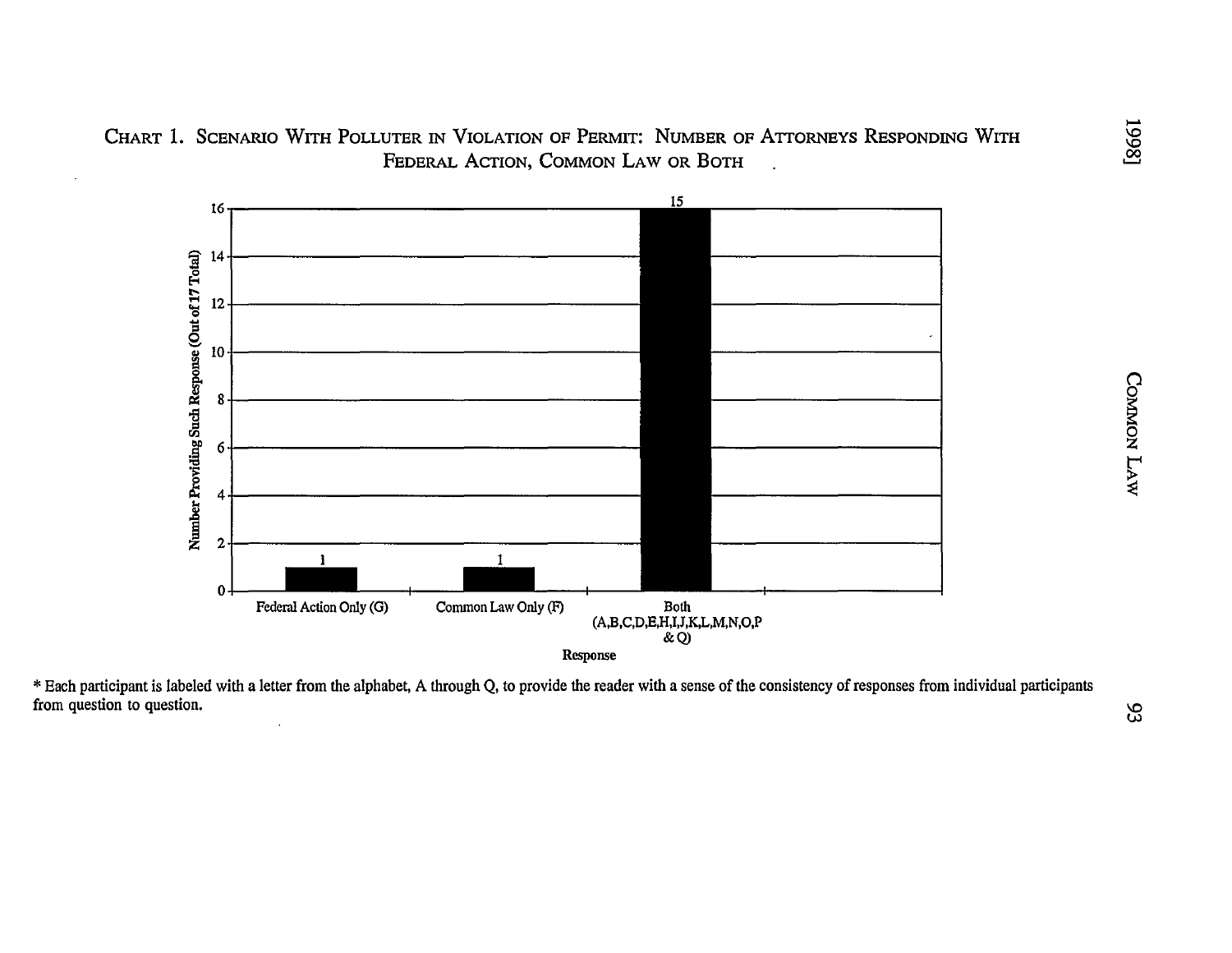# CHART 2. SCENARIO WITH POLLUTER IN COMPLIANCE WITH PERMIT: NUMBER OF ATTORNEYS RESPONDING THAT COMMON LAW REMAINS VIABLE



Response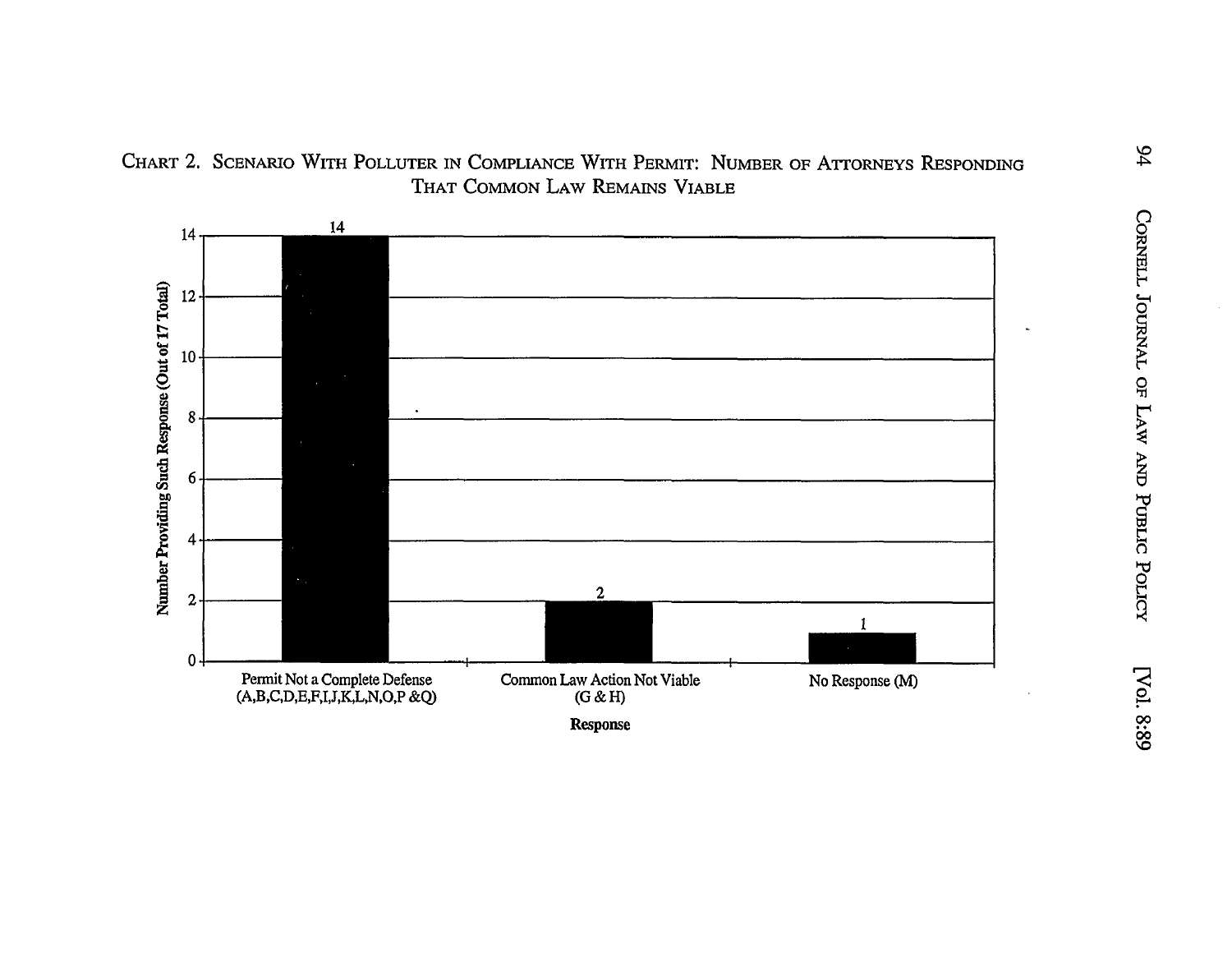

## CHART 3. GENERAL SENSE OF VIABILITY OF COMMON LAW

 ${\bf Response}$ 

COMMON LAW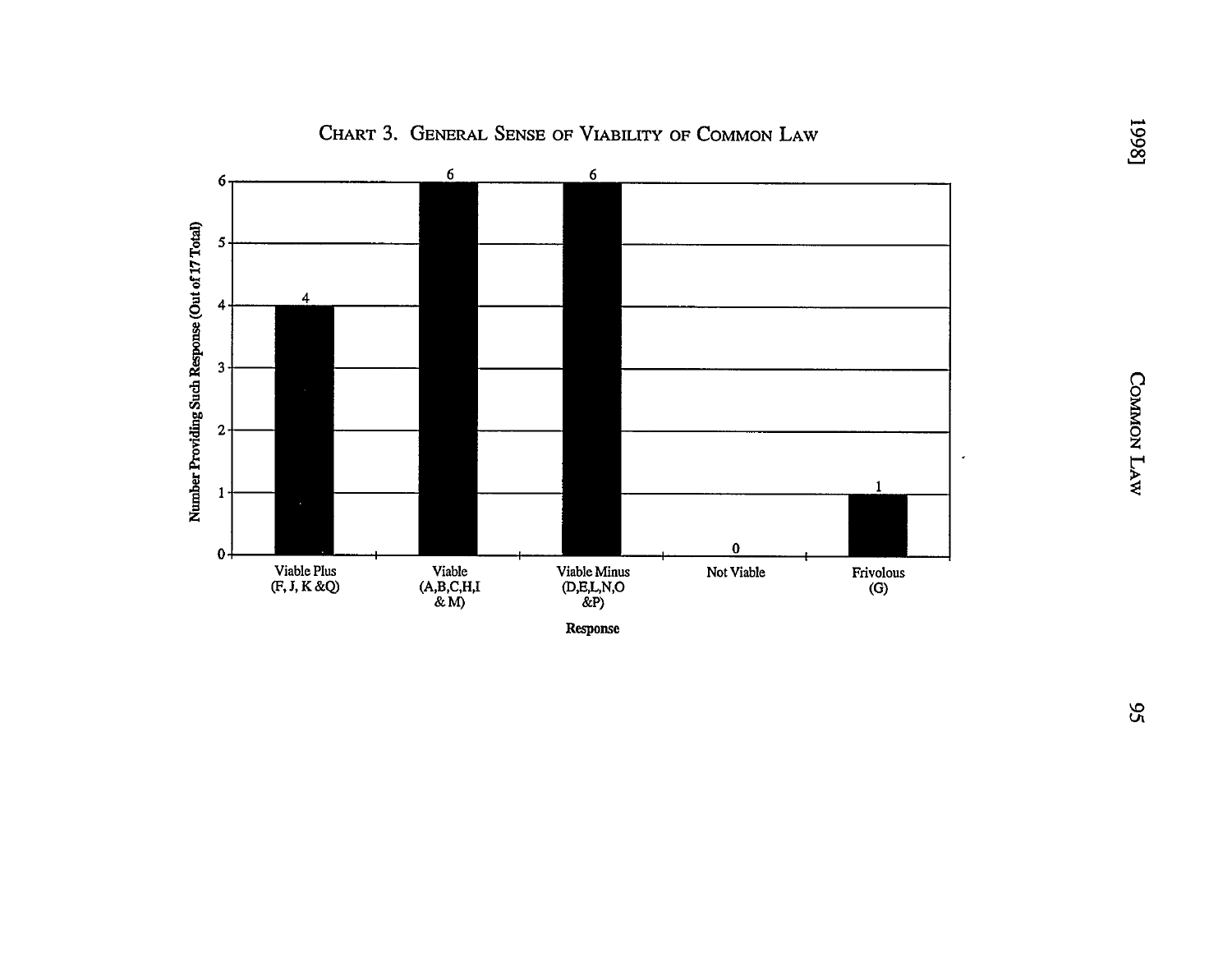#### C. DISCUSSION

The design of the environmental litigators survey is admittedly open to criticisms directed at its scientific weaknesses. The survey sample was not very large. The response rate was not very impressive. The sample was not particularly random, and biases—especially those in favor of defense counsel—lurk in the nature of many firms included in the NALP Guide. Nevertheless, the results are instructive because they indicate that environmental litigators do consider common law claims such as trespass and nuisance to be alive. An overwhelming majority (approximately ninety-four percent) of those surveyed expressed this view, and the size of this majority quells some of the weaknesses of the survey. Thus, the survey provides evidence that those most likely to use, or to face, common law environmental claims consider them viable.

The chief difficulty with interpreting the results of the environmental litigators survey lies in discerning a consensus view as to the degree of vitality that these common law claims possess. Sixteen of the seventeen attorneys surveyed thought that the common law was a viable remedy to some degree, but they were split in their opinions as to the strength of this viability. We are thus left with a general sense that the common law is alive but not necessarily healthy.

#### II. WESTLAW DATABASE SURVEY

#### A. DESIGN

My intention, with respect to the Westlaw survey, was simply to count the number of reported cases in which trespass or nuisance were brought against environmental harm each year in state courts versus federal courts from and including 1945 through 1994. The objective was to determine if there were any noticeable trends in the numbers of such cases, in each of these categories of courts, over the designated time span. The search that I used initially was broad: NUISANCE or TRES-PASS and POLLUT! This search produced a number of "hits" that were in fact landlord and tenant cases. After reading through several, I determined them to be unrelated common law environmental claims. Hence, I revised the search and used the following for the study: NUISANCE or TRESPASS and POLLUT! but not LANDLORD but not TENANT. I ran this search in each of the ALLSTATES and ALLFEDS databases, restricting the date by year for each year from and including 1945 through 1994. I then skimmed through each case to sort out those that were unrelated to common law environmental claims. Some cases involved solely a common law environmental claim, while some involved claims in combination with common law environmental claims, including federal statutory claims.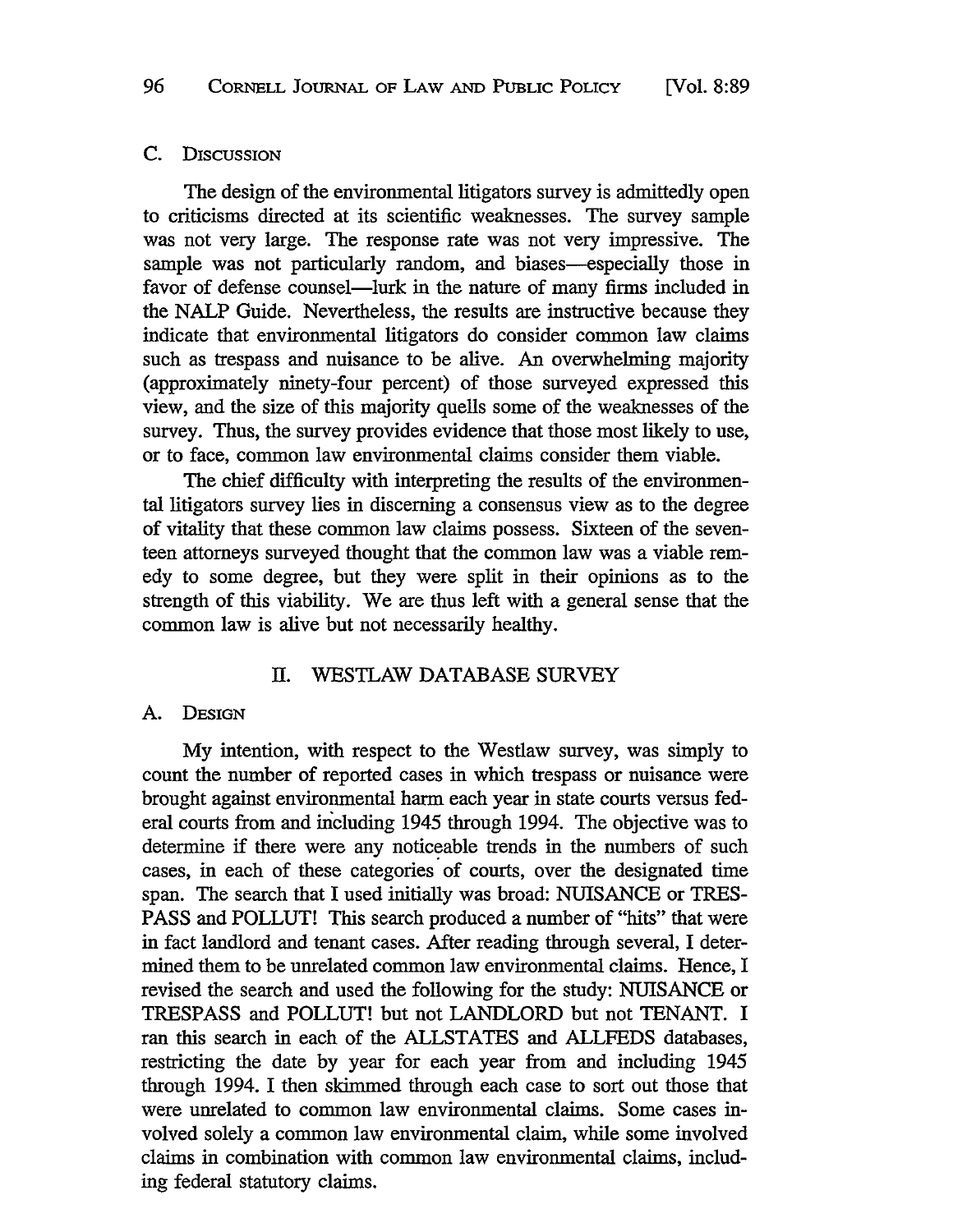## **B. REsULTS**

The tabulated results of this Westlaw survey are illustrated in graphical form in chart four (Federal) and chart five (State). Chart six places the graphs from charts four and five together in order to aid comparison. Perhaps the most apparent trend in this data is the significant increase in the number of common law cases reported circa 1970, the dates of which approximately correspond with the passage of significant federal environmental legislation.

A second noticeable trend occurs in the 1980s. Until the latter half of the 1980s, for all prior years in the time span, the number of statereported common law environmental claims was greater than the number reported in federal courts for each and every year. After the mid 1980s, the number of state-reported common law environmental claims became less than the number reported in federal courts with two exceptions for 1988 and 1992.

The numbers provided in charts four through six are raw. Hence, to construct a more accurate rendition of any phenomena that might exist in this data, these same numbers must be presented in real terms. Charts seven and eight present the numbers from their respective counterpart charts four and five as percentages of the per-year total number of cases reported in each of the respective federal and state databases.<sup>8</sup> Chart nine places the graphs from charts seven and eight together to aid comparison. To further aid comparison and discussion of this "real" data, charts ten and eleven present the percentage data from charts seven and eight in terms of the average number of cases reported per 10,000 throughout ten five-year periods, beginning with the period from and including 1945 through 1949. Chart twelve presents the graphs from charts ten and eleven together.

Both charts nine and twelve illustrate the same dramatic increase in the number of common law environmental claims reported in the early 1970s that was revealed in the raw data (as illustrated in chart six), although the real increase does not seem to be as impressive with respect to the state courts. Notably, chart 12 shows that the average number of common law claims reported in federal courts in the first half of the 1970s was more than six times the average number reported in the last half of the 1960s.

The second trend revealed in the raw numbers persists in the real numbers as well, but it becomes even more striking when viewed in real terms. Chart nine shows that, in real terms, the number of common law environmental claims reported in state courts was always greater than the number reported in. federal courts until 1978. After this time, the number

<sup>8</sup> These total reported cases figures were provided courtesy of Westlaw.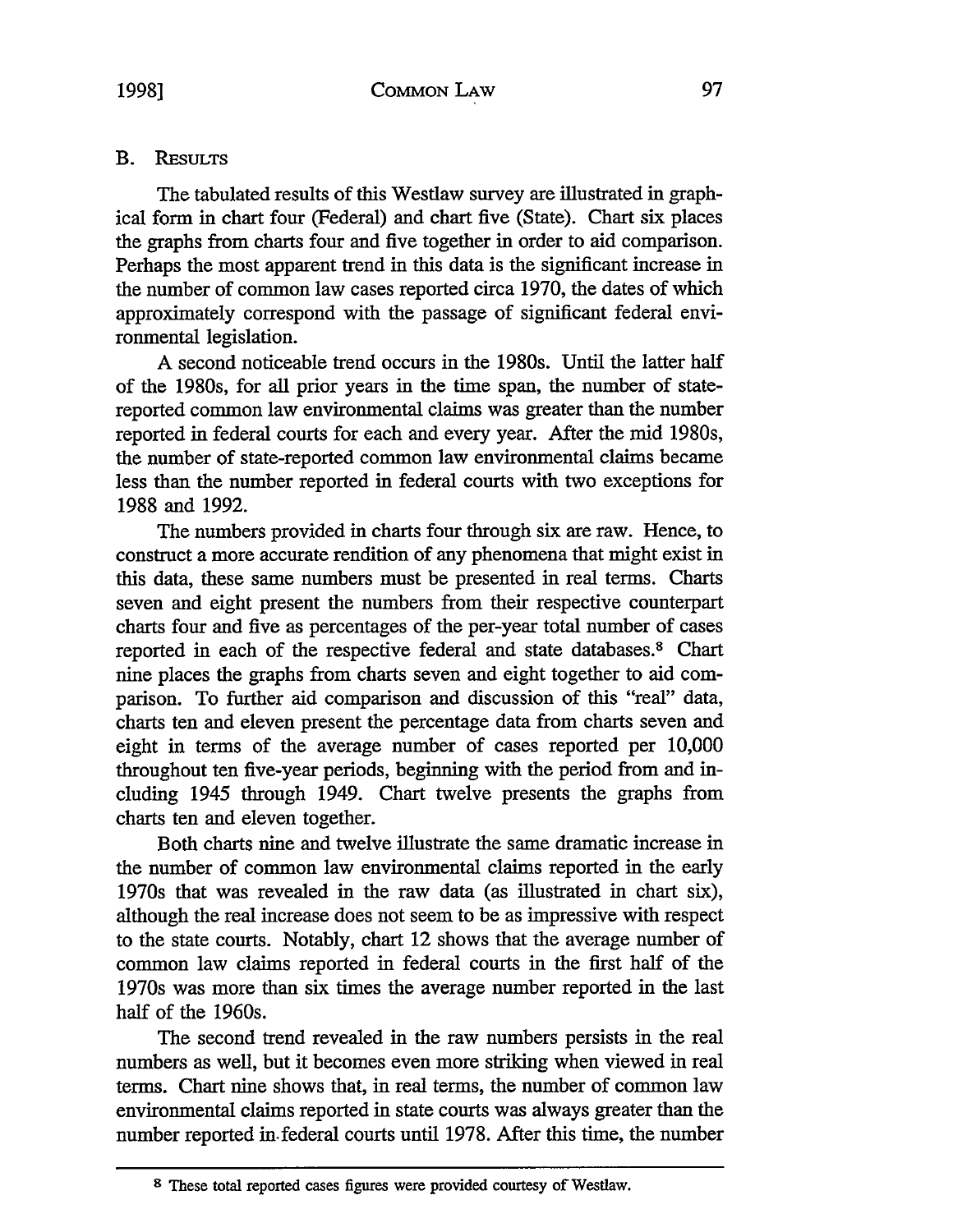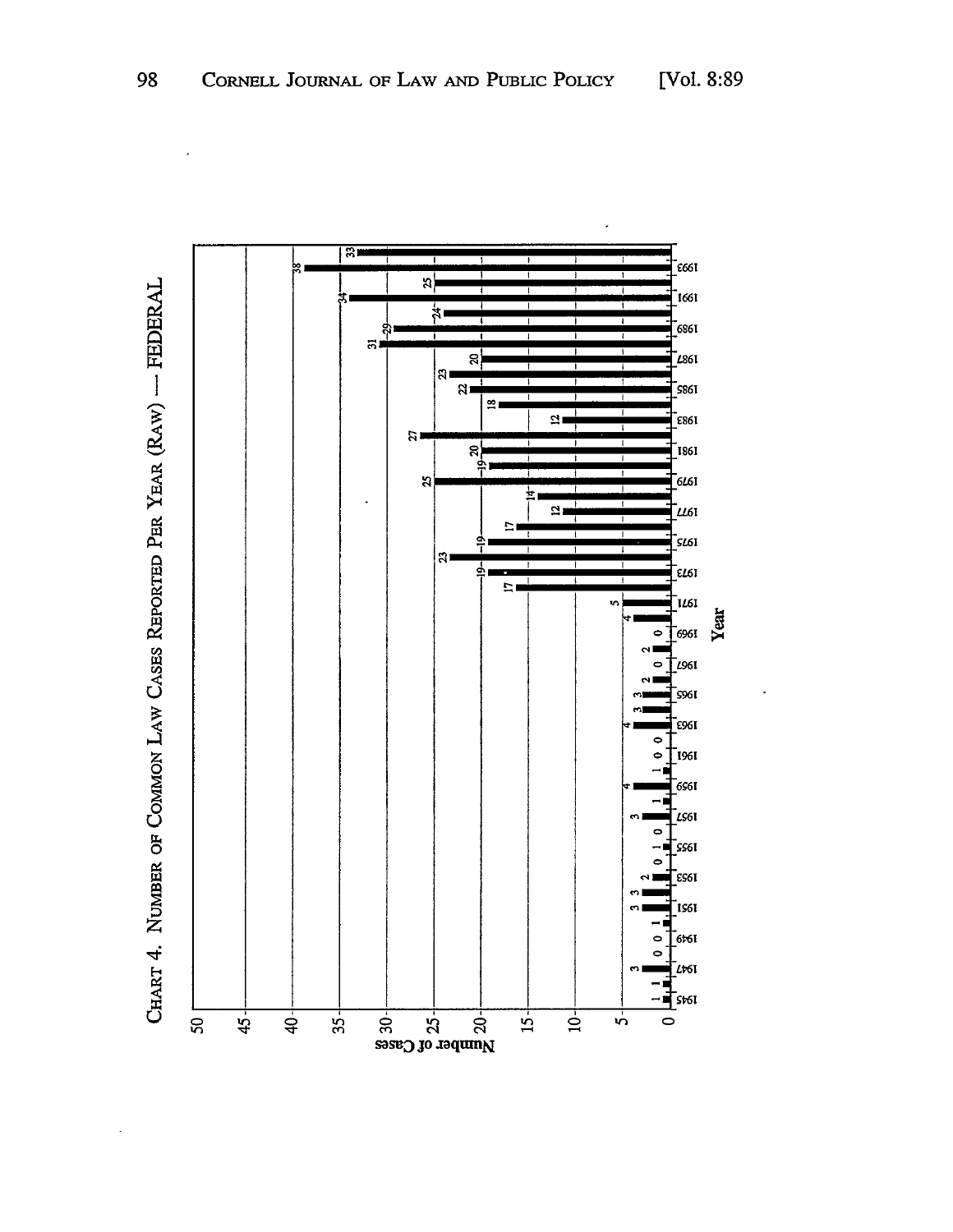

CHART 5. NUMBER OF COMMON LAW CASES REPORTED PER YEAR (RAW) - STATE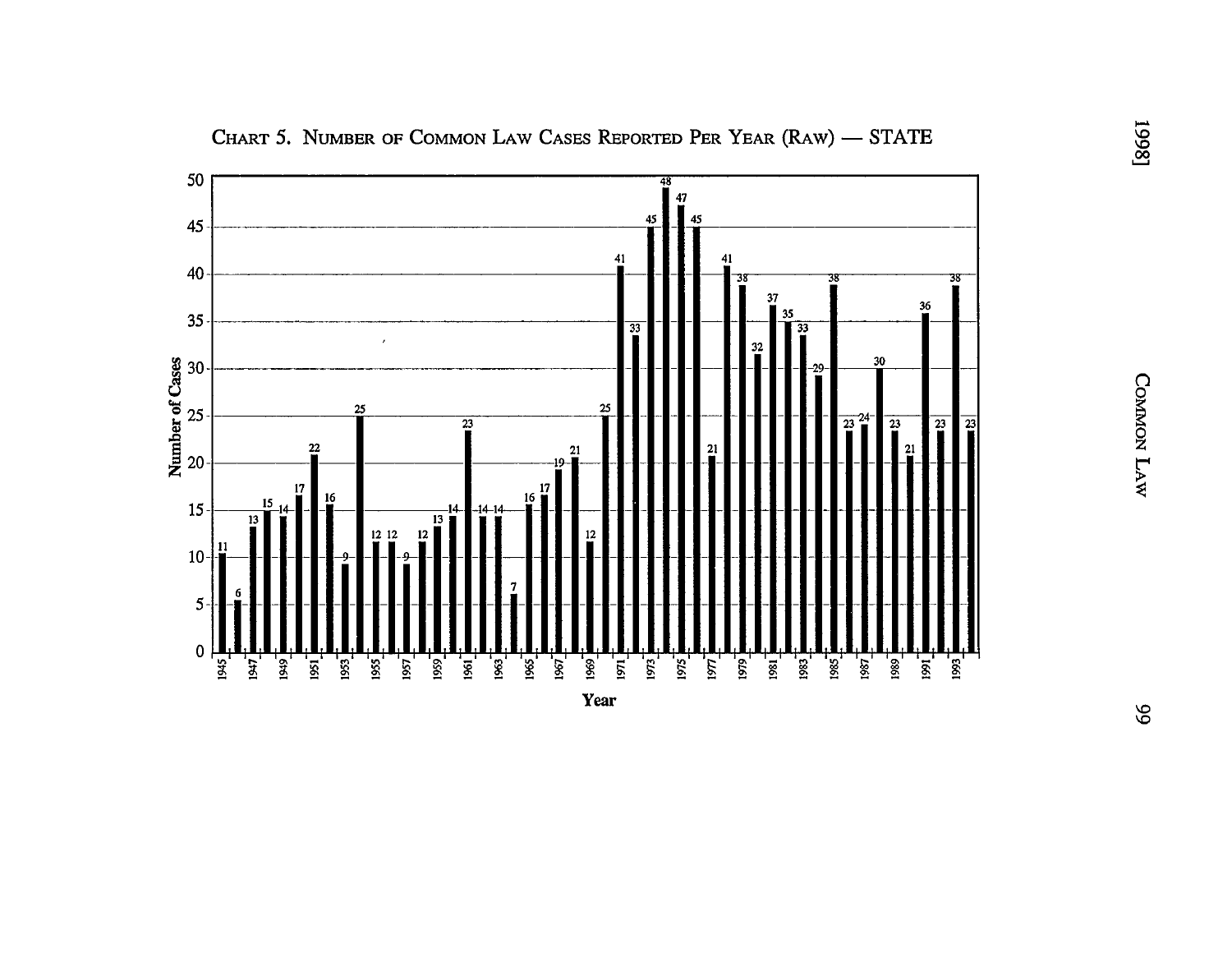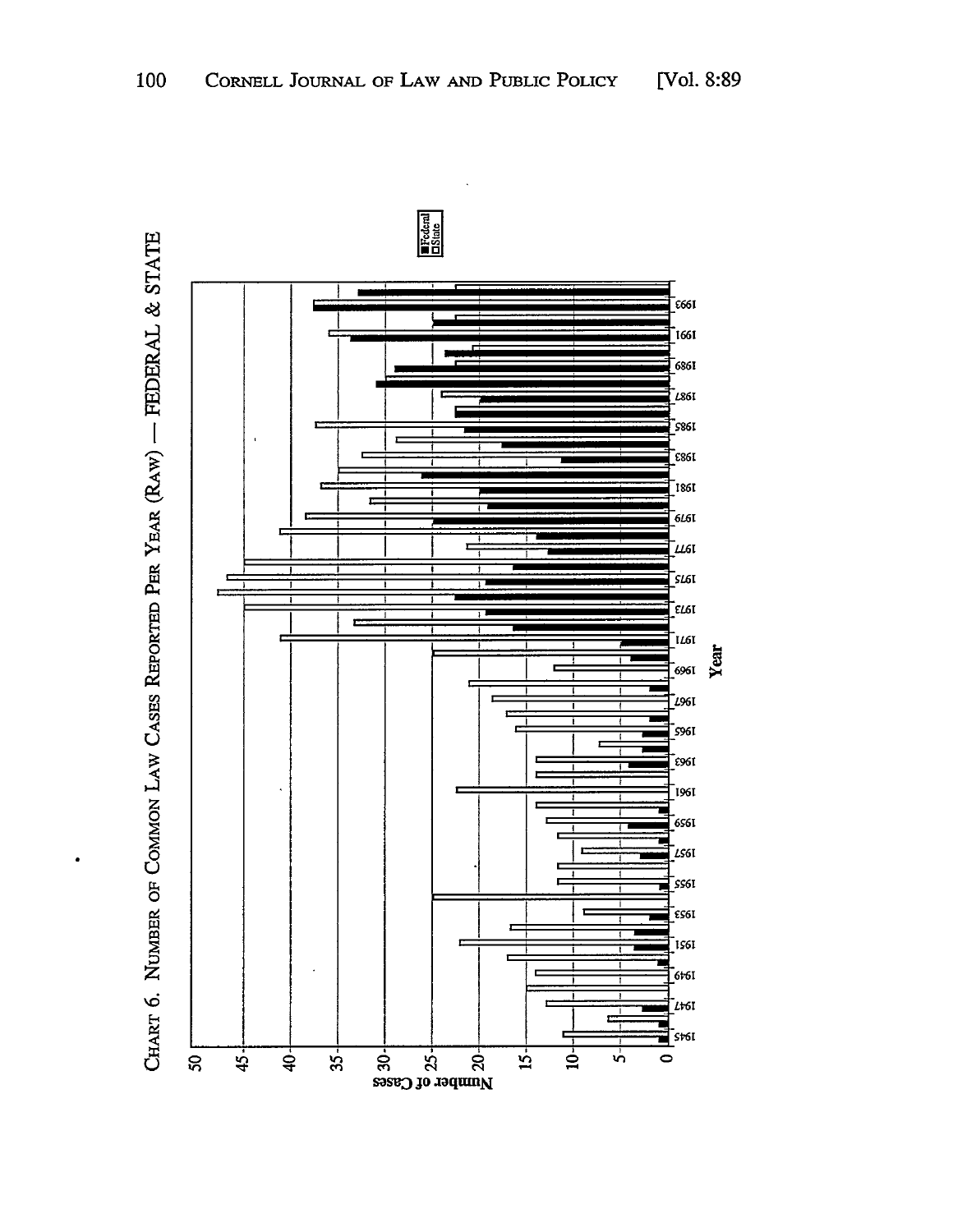of claims reported in federal courts always exceeded the number reported in state courts, except in 1979 and 1984. Chart twelve makes the point even more vividly. Looking at chart twelve, one might wonder whether, beginning in the last half of the 1970s and continuing through the remainder of the time span, federal courts began to siphon off common law environmental claims from the state courts.

One final observation from both the raw and the real data is that after the dramatic increase in reported common law environmental claims that occurred circa 1970, the number reported in both state and federal courts tapered off for the remainder of the time span. Furthermore, in real terms, the number of common law environmental claims reported in state courts for the 1980s and beyond, on average, were at an all-time low when compared to previous periods for the time span.

#### C. DISCUSSION

Interpreting the trends perceived in the data from this Westlaw survey is not a straightforward task. The striking increase in the number of reported common law claims beginning circa 1970 certainly correlates with the advent of the federal environmental statutes. Still, one must not be too hasty in attributing a cause and effect relationship between the federal statutes and the increased number of common law claims. It could be the case that both the increase in common law claims and the passage of the federal statutes were in response to the same underlying cause-a growing societal environmental awareness perhaps.

What is possibly more crucial to the issue of the vitality of environmental common law going forward, is an analysis of the second-discussed observation from the Westlaw survey. What of-the apparent siphoning-off, on the part of federal courts, of state common law claims?

One plausible theory for this siphoning-off phenomenon is founded in federal civil procedure. In order for a federal court to exercise jurisdiction over a particular claim, it must have either diversity jurisdiction over the parties to the claim<sup>9</sup> or jurisdiction over the claim itself.<sup>10</sup> If a federal court has jurisdiction over a claim, it may also exercise pendant jurisdiction over state common law claims arising out of the same transaction or occurrence.11 Each of the Clean Air and Clean Water Acts has a citizen suit provision that allows private citizens to bring claims against polluters in federal court.12 Perhaps private citizens who found themselves armed with federal environmental citizen suit provisions began bringing claims against polluters beginning in the 1970s, and, to give

<sup>9</sup> *See* 28 U.S.C. § 1332 (1996).

<sup>10 28</sup> u.s.c. § 1331 (1980).

<sup>11</sup> *See* 28 U.S.C. § 1367 (1990).

 $12$  33  $\text{H} \text{S}$   $\text{C}$   $\text{S}$   $1365(e)$   $(1986)$   $42$   $\text{H} \text{S}$   $\text{C}$   $\text{S}$   $7604(e)$   $(1986)$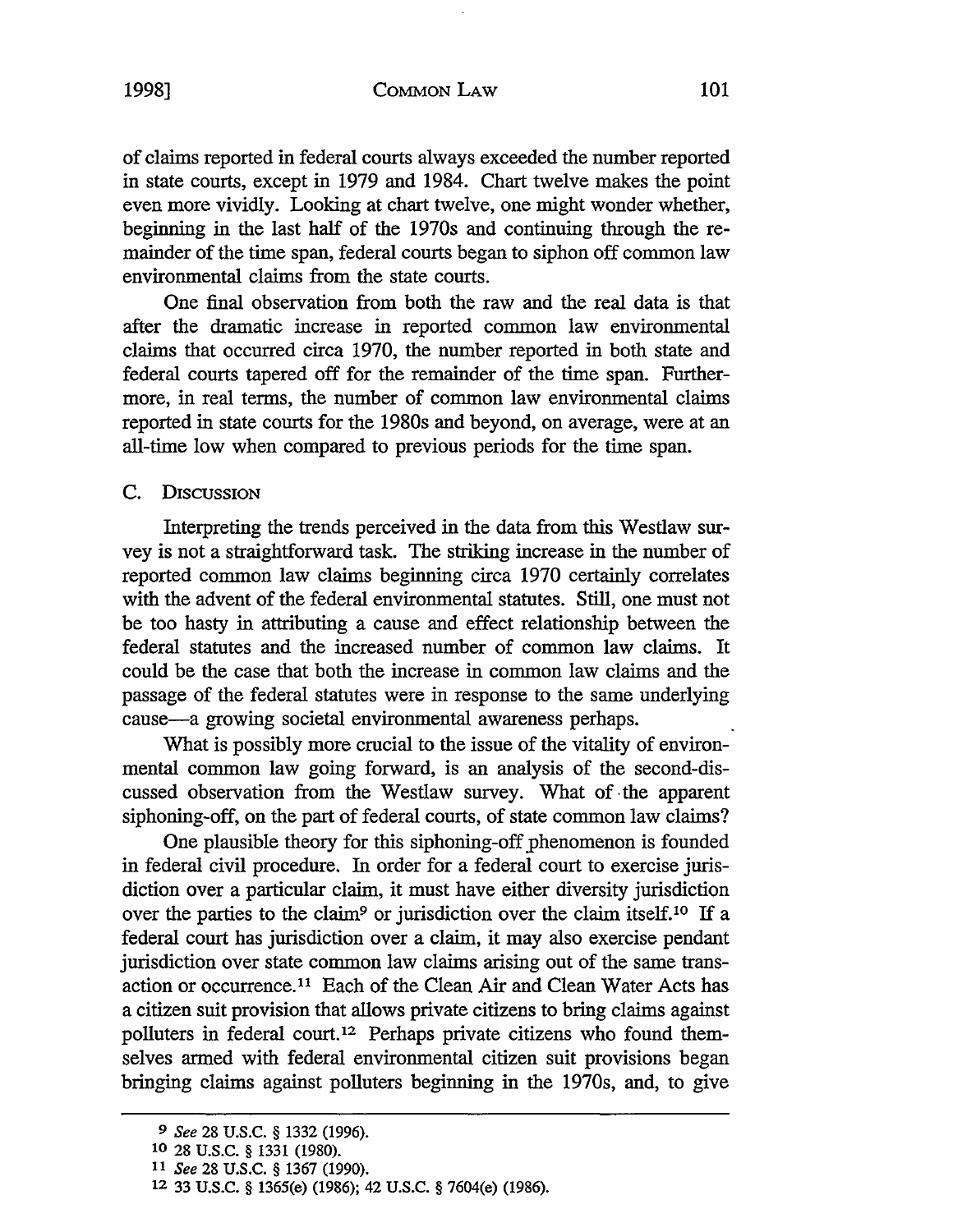

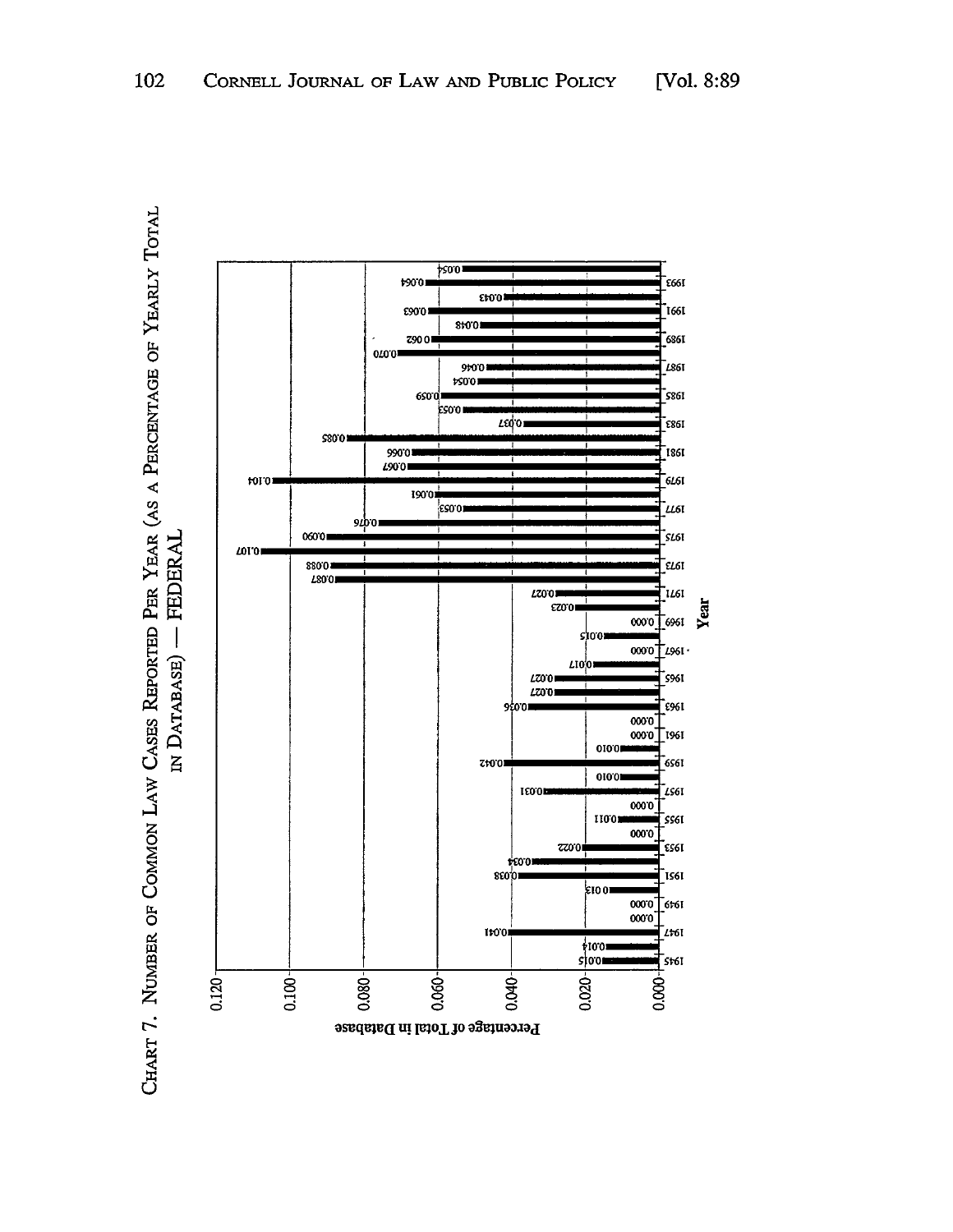

CHART 8. NUMBER OF COMMON LAW CASES REPORTED PER YEAR (AS A PERCENTAGE OF YEARLY TOTAL IN DATABASE) - STATE

 $E_{0}I$ 

[8661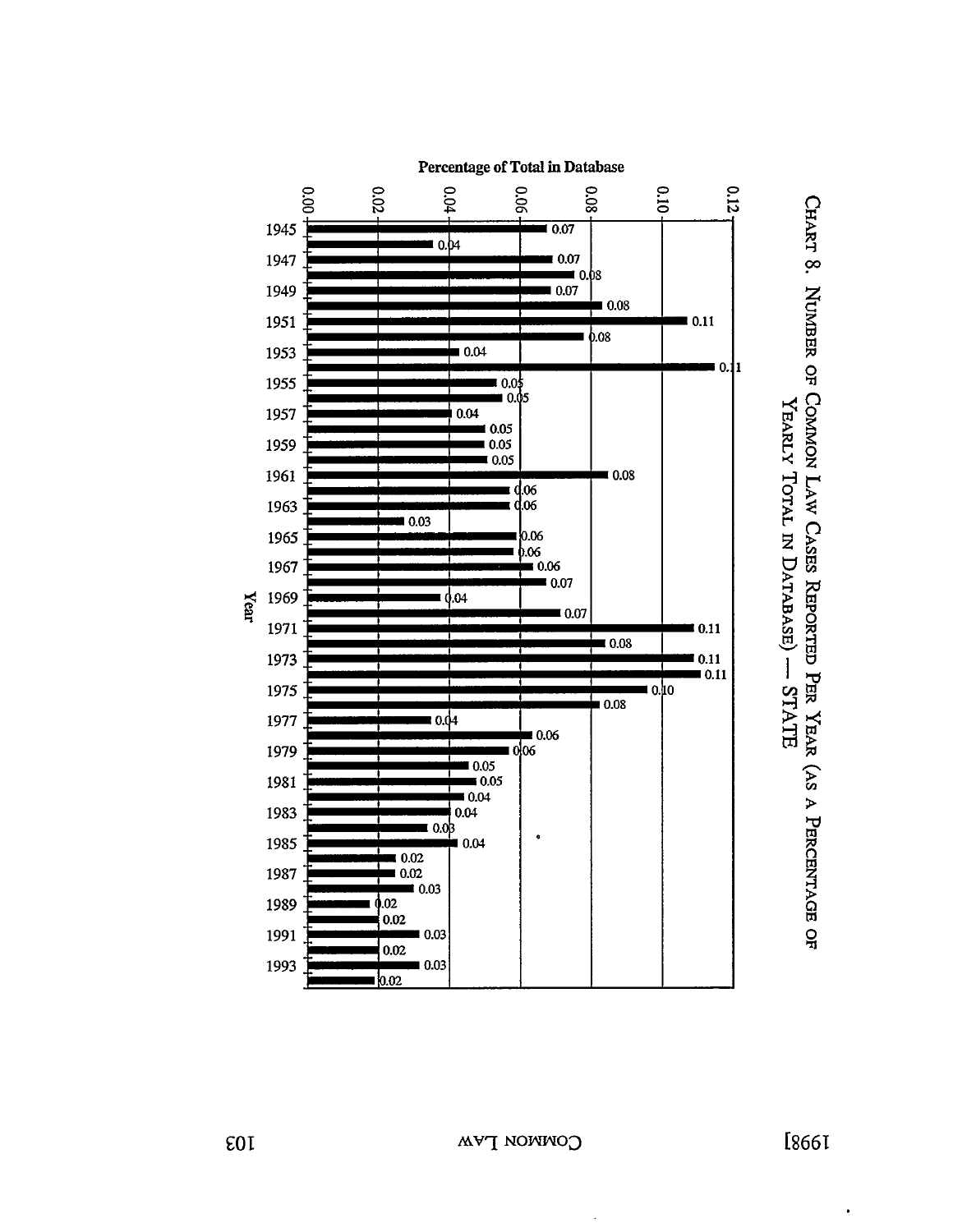

CHART 9. NUMBER OF COMMON LAW CASES REPORTED PER YEAR (AS A PERCENTAGE OF YEARLY TOTAL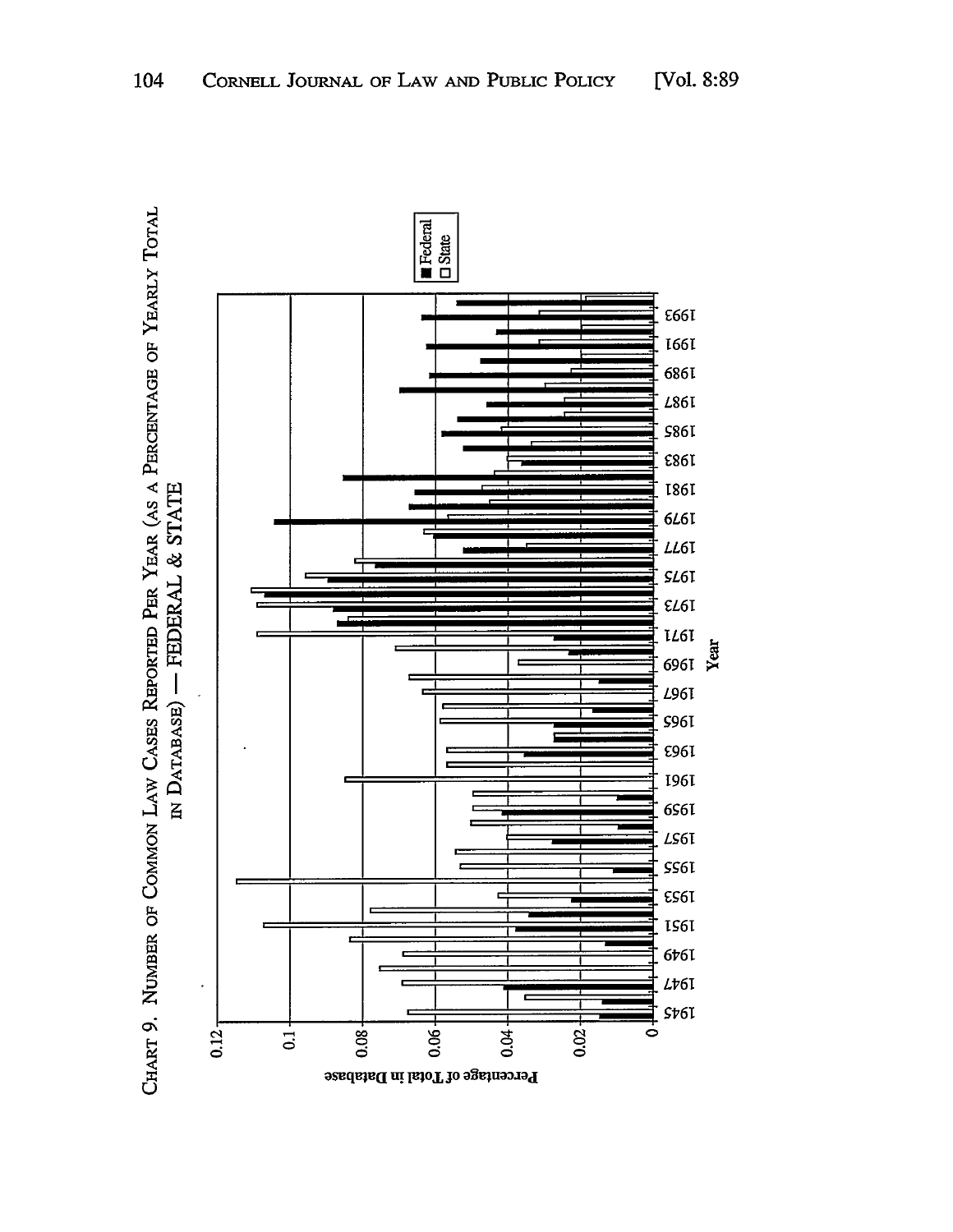

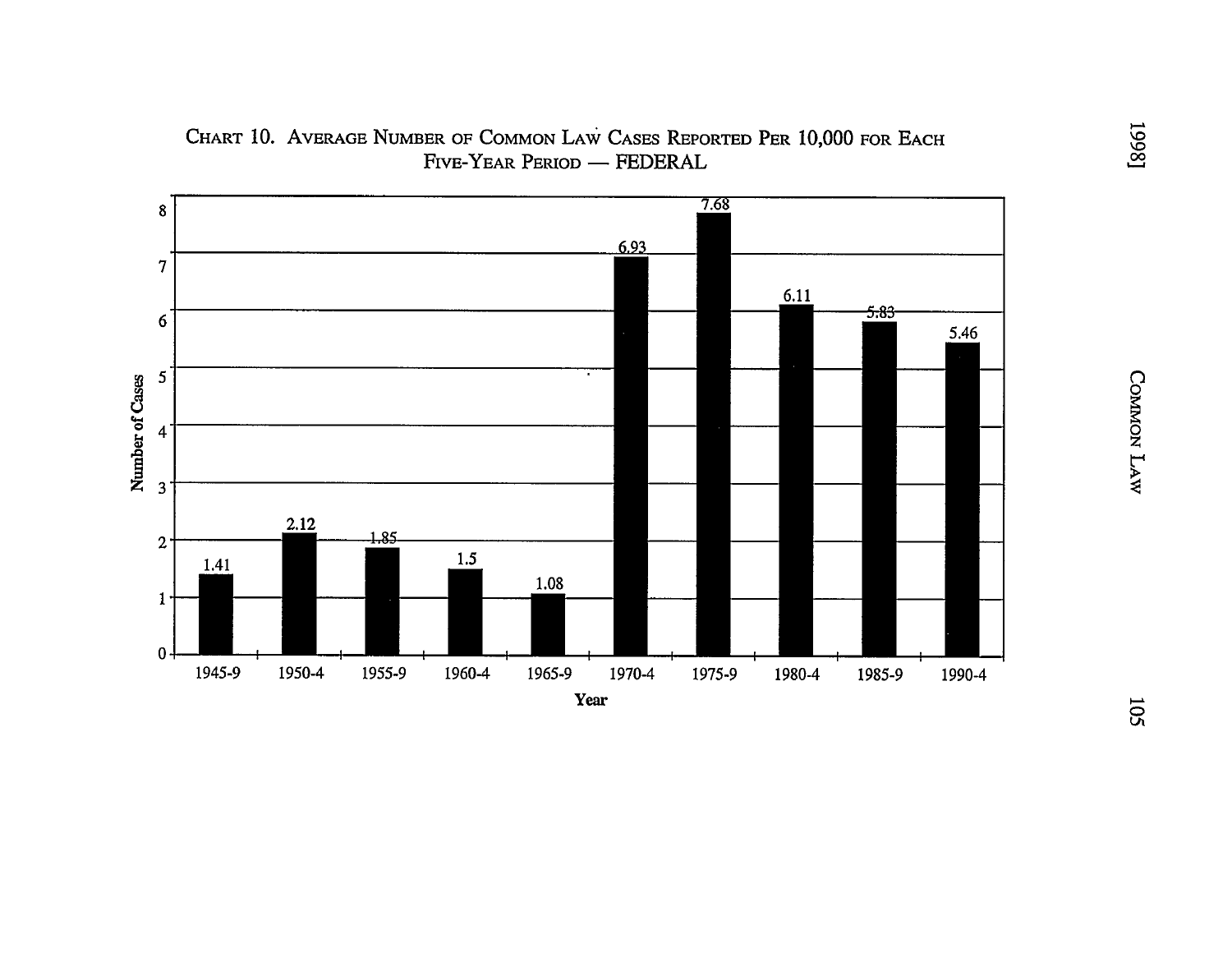

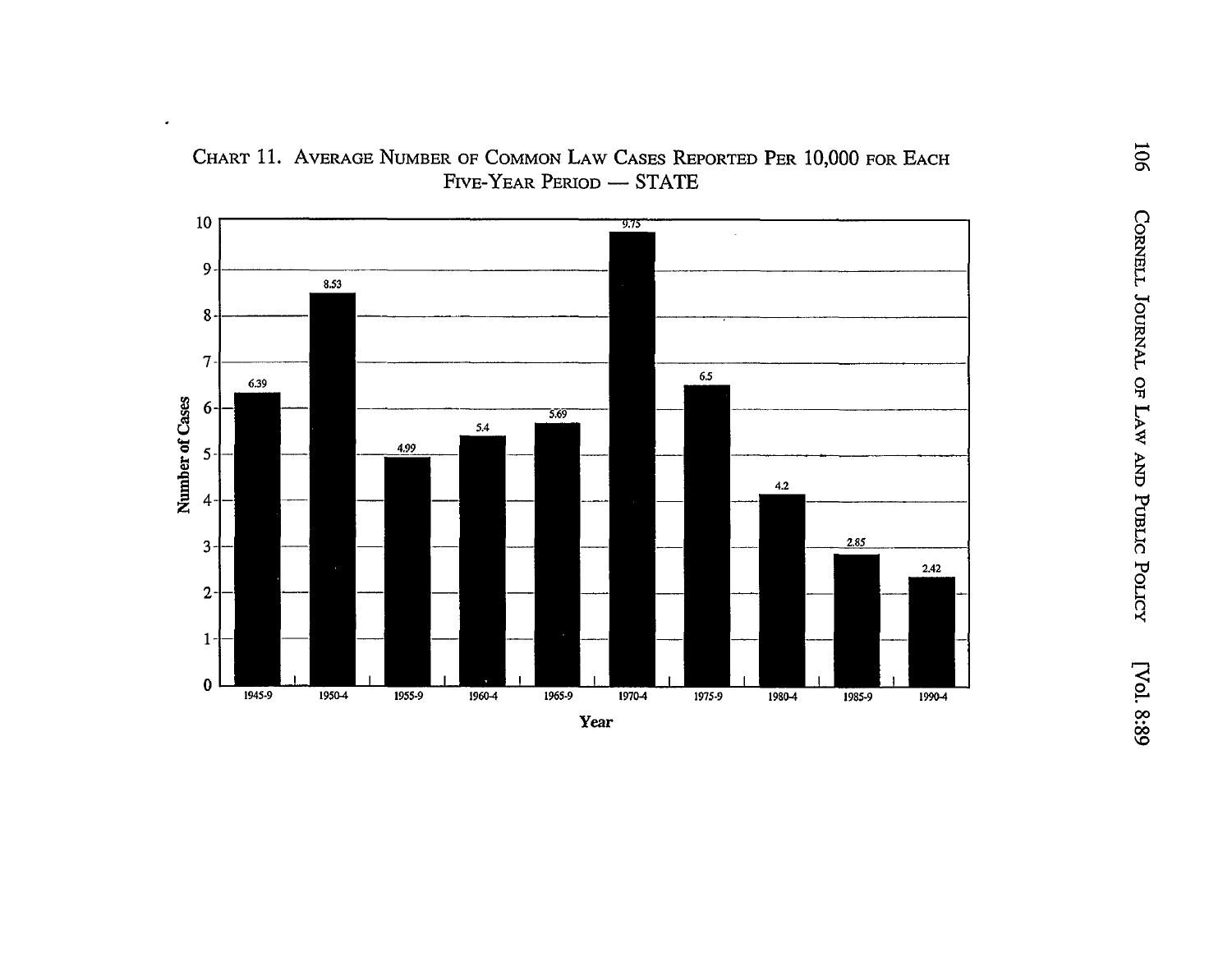

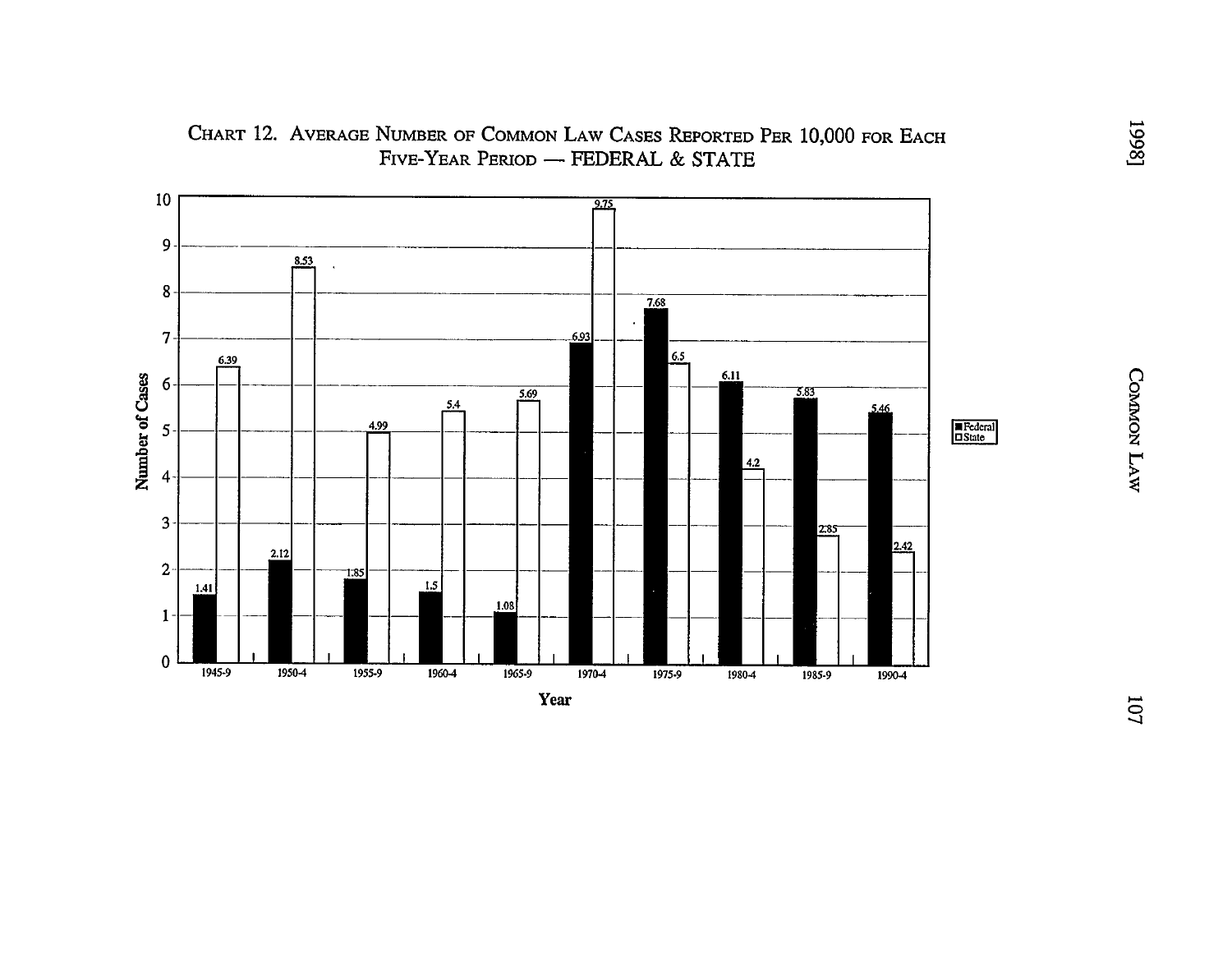themselves every chance for success, they brought pendant claims under state nuisance or trespass laws as well. As more claims against polluters were brought in reliance upon the federal citizen suit provisions — some of which had state common law claims thrown in  $-$  fewer claims were left to the state courts. In this manner, the federal statutes would have provided the mechanism through which federal courts essentially siphoned off state common law claims from the state courts.

If this explanation for the observed decline -of state common law claims after the mid-1970s is correct, such would imply rather negative consequences for the development of environmental common law going forward. As previously mentioned, in real terms, the number of reported state common law environmental claims is at an all-time low. And yet it is in the state courts, where nuisance and trespass claims are more likely to receive careful contemplation, that the common law evolves and develops to meet the needs of a changing society. This type of thoughtful evolution would likely not occur in federal courts where the state common law claims would rarely receive the greater part of the court's attention. Indeed it would likely be the case that, in federal court, the federal claim would receive the bulk of the court's consideration. And so common law environmental actions, although perhaps given lip service in a federal complaint or judicial opinion, would be abandoned as a relic of the pre-statutory past.

Like the environmental litigators survey, the design of this Westlaw survey is also subject to attack on certain fronts. Electronic searches are always exposed to the related problems of over- and under inclusiveness. If a search is exceedingly overinclusive, the researcher must wade through mountains of irrelevant material. If it is underinclusive, the researcher will never see relevant data.

Another flaw may lie in the nature of the types of cases that are reported. Reported cases are primarily appellate cases. Some might argue that the most substantial developments in the common law occur at the trial court level rather than at the appellate court level. This observation, if true, stands as an attack on much more than the strength of this Westlaw survey. The casebooks from which lawyers are trained and educated rarely have trial court opinions in them. As a rule, we study appellate decisions in order to learn about the evolution and development of the common law on particular subjects. It is within the constraints of this tradition that the results of this Westlaw survey might cause concern for the vitality of environmental common law. If environmental common law is dying at the appellate level, is it not in fact dying?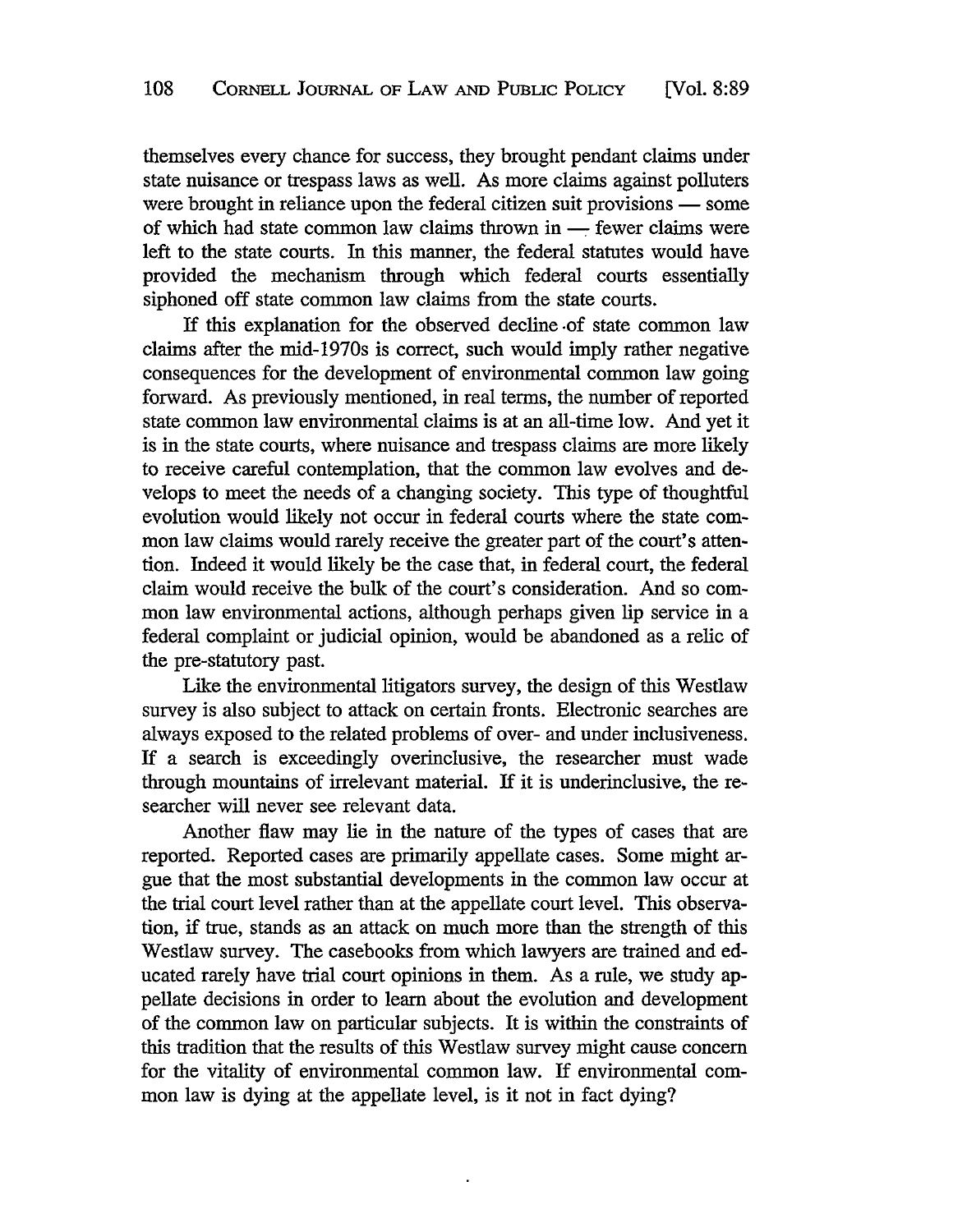## **CONCLUSION**

The studies presented herein are in the family of first generation studies. They are rough and untested. An underlying goal of presenting this data is to stimulate the production of additional data so that we can gain a more accurate understanding of what has happened to the common law over the last half of this century and particularly since circa 1970. Information about its past will aid in forecasting its future.

What do the preliminary data presented in this article suggest about the future of the common law? The uneasy sense of common law viability communicated by environmental litigators in the survey, combined with the exposed siphoning-off of common law actions from state courts to federal courts, promises a grim fate for the common law. These data suggest that the common law is dying at the hands of federal statutory and regulatory law.

The most compelling study is the Westlaw case count. The trend since circa 1975, apparent in the adjusted year-to-year numbers illustrated in chart nine, is made explicit in the five-year numbers presented in chart twelve. The overall number of common law actions against environmental harm being reported is shrinking and, further, reported common law cases at the state level are dwindling in the face of federal statutory dominance. One could readily hypothesize, based on these data, that if the trend continues, there will soon (perhaps by the year 2010) be no common law cases at the state level left to report. It will probably not be too long thereafter before the same extinction will occur at the federal level. Even if this phenomenon does not occur at the federal level, the common law will be little better off, given that the cores of environmental claims brought in federal courts are most likely to be based upon federal environmental statutes.

These preliminary data thus spell out the new task with which we are confronted. We must gather sufficient additional data to assess precisely what is happening to the common law as statutory law continues its expansion. If additional data support the conclusions drawn herein, that the common law is on the road to extinction at the hands of statutory law, then the question will become not whether the common law can survive in the midst of the current statutory environment, but rather, whether we should care to reverse its fate.